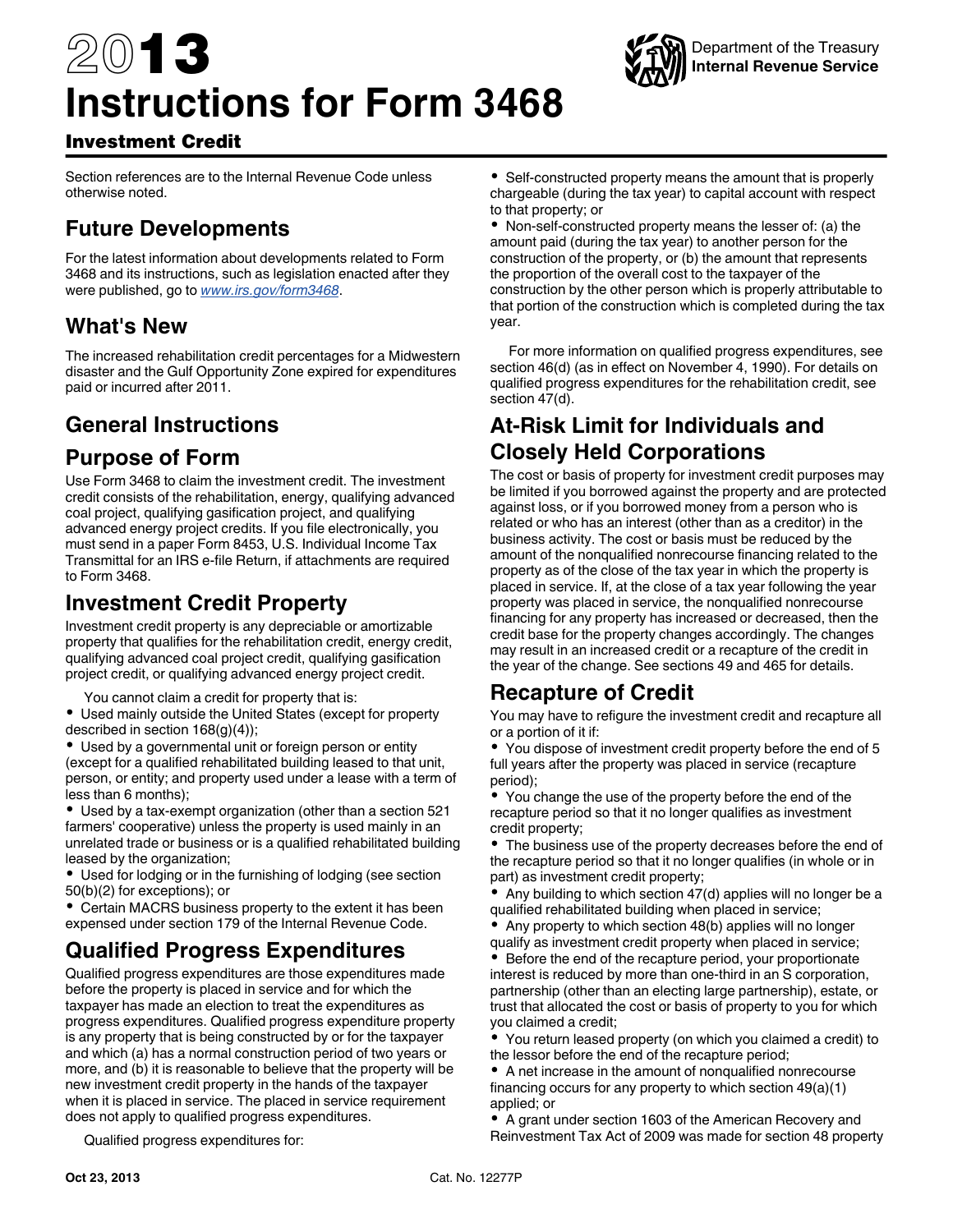for which a credit was allowed for progress expenditures before the grant was made. Recapture is applicable to those amounts previously included in the qualified basis for an energy credit, including progress expenditures, that are also the basis for the 1603 grant;

• A grant under section 9023 of the Patient Protection and Affordable Care Act was made for investment for which a credit was determined under section 48D before the grant was made. **Exceptions to recapture.** Recapture of the investment credit does not apply to any of the following.

1. A transfer due to the death of the taxpayer.

2. A transfer between spouses or incident to divorce under section 1041. However, a later disposition by the transferee is subject to recapture to the same extent as if the transferor had disposed of the property at the later date.

3. A transaction to which section 381(a) applies (relating to certain acquisitions of the assets of one corporation by another corporation).

4. A mere change in the form of conducting a trade or business if:

a. The property is retained as investment credit property in that trade or business, and

b. The taxpayer retains a substantial interest in that trade or business.

A mere change in the form of conducting a trade or business includes a corporation that elects to be an S corporation and a corporation whose S election is revoked or terminated.

For more information, see the Instructions for Form 4255.



*See section 46(g)(4) (as in effect on November 4, 1990), and related regulations, if you made a*  **Property 1990), and related regulations, if you made a withdrawal from a capital construction fund set up under** 

*the Merchant Marine Act of 1936 to pay the principal of any debt incurred in connection with a vessel on which you claimed investment credit.*

Any required recapture is reported on Form 4255. For details, see Form 4255, Recapture of Investment Credit.

## **Specific Instructions**

*Do not attach this form to your tax return if you are (a) an estate or trust whose entire qualified rehabilitation*  **Expenditures or bases in energy property are allocated** *expenditures or bases in energy property are allocated to the beneficiaries, (b) an S corporation, or (c) a partnership (other than an electing large partnership). However, you must complete lines 11k and 11l of this form and attach it if you are the owner of a certified historic structure.*

# **Shareholders of S Corporations, Partners of Partnerships, and Beneficiaries of Estates and Trusts**

If you are a shareholder, partner (other than a partner in an electing large partnership), or beneficiary of the designated pass-through entity, the entity will provide to you the information necessary to complete the following:

The qualified investment in qualifying advanced coal project property for lines 5a through 5c.

The qualified investment in qualifying gasification project property for lines 6a and 6b.

The qualified investment in qualifying advanced energy project property for line 7.

The information for lines 11b through 11j and 11m for the rehabilitation credit.

The basis of energy property for lines 12a, 12b, 12c, 12f, 12i, 12l, 12o, 12q, 12r, and 12s.

The kilowatt capacity for lines 12d, 12g, and 12j.

The megawatt capacity or horsepower for line 12m.

## **Part I. Information Regarding the Election To Treat the Lessee as the Purchaser of Investment Credit Property**

If you lease property to someone else, you may elect to treat all or part of your investment in new property as if it were made by the person who is leasing it from you. Once the election is made, the lessee will be entitled to an investment credit for that property for the tax year in which the property is placed in service and the lessor will generally not be entitled to such a credit.

If the leased property is disposed of, or otherwise ceases to be section 38 property, the property will generally be subject to the recapture rules for early dispositions.

For information on making the election, see section 48(d) (as in effect on November 4, 1990) and related regulations. For limitations, see sections 46(e)(3) and 48(d) (as in effect on November 4, 1990).

### **Line 2**

Enter the lessor's full address. Enter the address of the lessor's principal office or place of business. Include the suite, room, or other unit number after the street address. If the post office does not deliver mail to the street address and the lessor has a P.O. box, show the box number instead.

**Note.** Do not use the address of the registered agent for the state in which the lessor is incorporated. For example, if a business is incorporated in Delaware or Nevada and the lessor's principal place of business is located in Little Rock, AR, you should enter the Little Rock address.

If the lessor receives its mail in care of a third party (such as an accountant or attorney), enter on the street address line "C/O" followed by the third party's name and street address or P.O. box.

## **Qualifying Advanced Coal Project Credit**

A qualifying advanced coal project is a project that:

Uses advanced coal-based generation technology (as defined in section 48A(f)) to power a new electric generation unit or to refit or repower an existing electric generation unit (including an existing natural gas-fired combined cycle unit), Has fuel input which, when completed, will be at least 75 percent coal,

• Has an electric generation unit or units at the site that will generate at least 400 megawatts,

• Has a majority of the output that is reasonably expected to be acquired or utilized,

• Is to be constructed and operated on a long-term basis when the taxpayer provides evidence of ownership or control of a site of sufficient size,

Will be located in the United States, and

• Includes equipment that separates and sequesters at least 65 percent (70 percent in the case of an application for reallocated credits) of the project's total carbon dioxide emissions for project applications described in section 48A(d)(2)(A)(ii).

**Basis.** Qualified investment for any tax year is the basis of eligible property placed in service by the taxpayer during the tax year which is part of a qualifying advanced coal project. Eligible property is limited to property which can be depreciated or amortized and which was constructed, reconstructed, or erected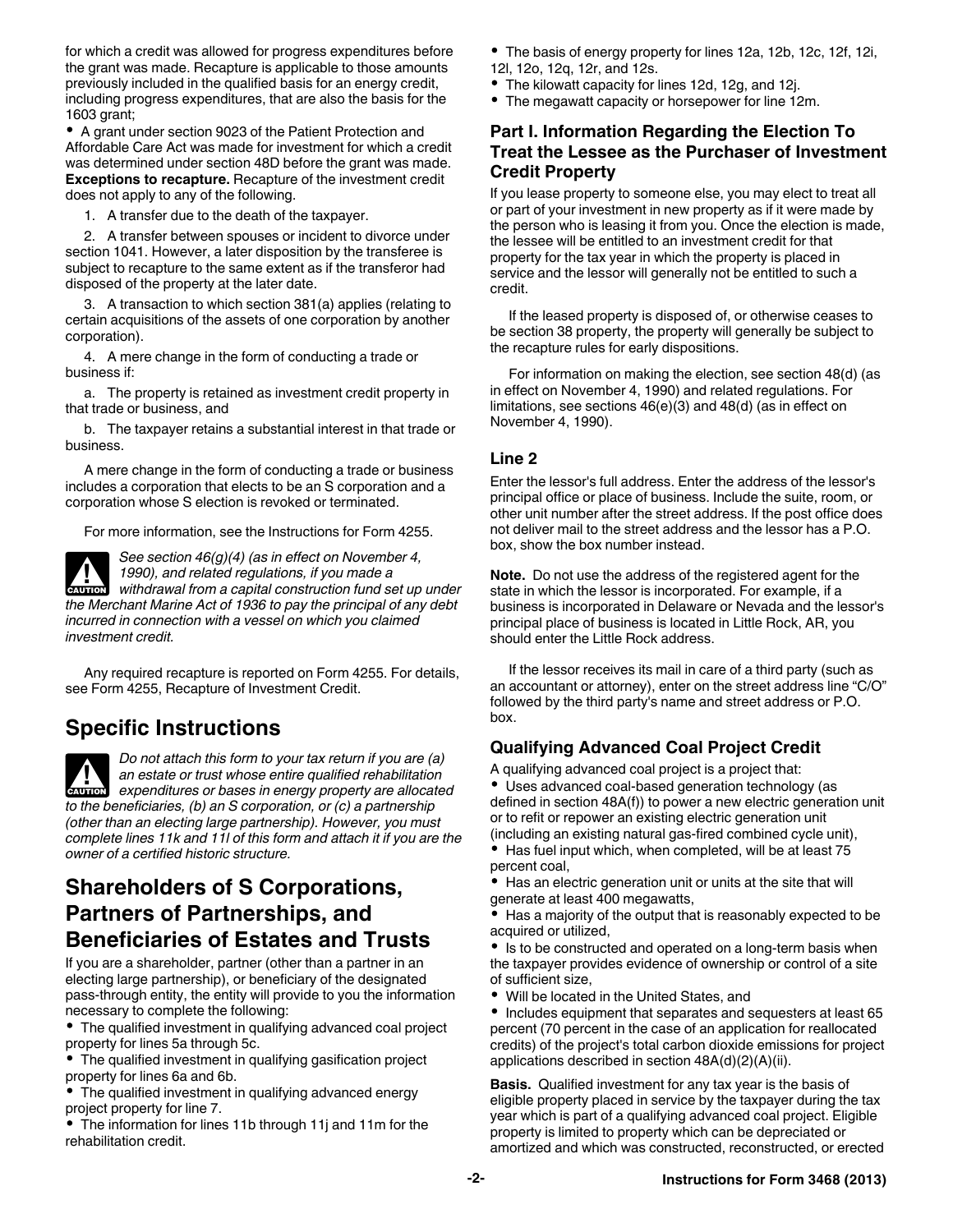and completed by the taxpayer; or which is acquired by the taxpayer if the original use of such property commences with the taxpayer.

**Basis reduction for certain financing.** If property is financed in whole or in part by subsidized energy financing or by tax-exempt private activity bonds, the amount that you can claim as basis is the basis that would otherwise be allowed multiplied by a fraction that is 1 reduced by a second fraction, the numerator of which is that portion of the basis allocable to such financing or proceeds, and the denominator of which is the basis of the property. For example, if the basis of the property is \$100,000 and the portion allocable to such financing or proceeds is \$20,000, the fraction of the basis that you may claim the credit on is **<sup>4</sup> <sup>5</sup>** (that is, 1 minus \$20,000/\$100,000). Subsidized energy financing means financing provided under a federal, state, or local program, a principal purpose of which is to provide subsidized financing for projects designed to conserve or produce energy.

#### **Line 5a**

Enter the qualified investment in integrated gasification combined cycle property placed in service during the tax year for projects described in section 48A(d)(3)(B)(i). Eligible property is any property which is part of a qualifying advanced coal project using an integrated gasification combined cycle and is necessary for the gasification of coal, including any coal handling and gas separation equipment.

Integrated gasification combined cycle is an electric generation unit which produces electricity by converting coal to synthesis gas, which in turn is used to fuel a combined-cycle plant to produce electricity from both a combustion turbine (including a combustion turbine/fuel cell hybrid) and a steam turbine.

#### **Line 5b**

Enter the qualified investment in advanced coal-based generation technology property placed in service during the tax year for projects described in section 48A(d)(3)(B)(ii). Eligible property is any property which is part of a qualifying advanced coal project (defined earlier) not using an integrated gasification combined cycle.

#### **Line 5c**

Enter the qualified investment in advanced coal-based generation technology property placed in service during the tax year for projects described in section 48A(d)(3)(B)(iii). Eligible property is any certified property located in the United States and which is part of a qualifying advanced coal project (defined earlier) which has equipment that separates and sequesters at least 65 percent of the project's total carbon dioxide emissions. This percentage increases to 70 percent if the credits are later reallocated by the IRS.

The credit will be recaptured if a project fails to attain or maintain the carbon dioxide separation and sequestration requirements. For details, see section 48A(i) and *[Notice](http://www.irs.gov/pub/irs-irbs/irb11-14.pdf)  [2011-24, 2011-14 I.R.B. 603](http://www.irs.gov/pub/irs-irbs/irb11-14.pdf)*.

## **Qualifying Gasification Project Credit**

A qualifying gasification project is a project that:

Employs gasification technology (as defined in section 48B(c) (2)),

• Is carried out by an eligible entity (as defined in section 48B(c) (7)), and

• Includes a qualified investment of which an amount not to exceed \$650 million is certified under the qualifying gasification program as eligible for credit.

The total amount of credits that may be allocated under the qualifying gasification project program may not exceed \$600 million.

For more information on the qualifying gasification project and the qualifying gasification program, see *[Notice 2009-23,](http://www.irs.gov/pub/irs-irbs/irb09-16.pdf) [2009-16 I.R.B. 802](http://www.irs.gov/pub/irs-irbs/irb09-16.pdf)* and *[Notice 2011-24, 2011-14 I.R.B. 603](http://www.irs.gov/pub/irs-irbs/irb11-14.pdf)*.

**Basis reduction.** If property is financed in whole or in part by subsidized energy financing or by tax-exempt private activity bonds, figure the credit by using the basis of such property reduced under the rules described in *Basis reduction for certain financing*, earlier.

#### **Line 6a**

Enter the qualified investment in qualifying gasification project property (defined above) placed in service during the tax year for which credits were allocated or reallocated after October 3, 2008, and that includes equipment that separates and sequesters at least 75% of the project's carbon dioxide emissions. Qualified investment is the basis of eligible property placed in service during the tax year that is part of a qualifying gasification project.

For purposes of this credit, eligible property includes any property that is part of a qualifying gasification project and necessary for the gasification technology of such project. The IRS is required to recapture the benefit of any allocated credit if a project fails to attain or maintain these carbon dioxide separation and sequestration requirements. See section 48B(f) and *[Notice 2011-24, 2011-14 I.R.B. 603](http://www.irs.gov/pub/irs-irbs/irb11-14.pdf)*.

## **Line 6b**

Enter the qualified investment, other than line 6a, in qualifying gasification project property (defined above) placed in service during the tax year.

## **Qualifying Advanced Energy Project Credit**

To be eligible for the qualifying advanced energy project credit, some or all of the qualified investment in the qualifying advanced energy project must be certified by the IRS under section 48C(d). For more information on certification, see *[Notice](http://www.irs.gov/irb/2009-37_IRB/ar06.html)  [2009-72, 2009-37 I.R.B. 325](http://www.irs.gov/irb/2009-37_IRB/ar06.html)*.

## **Line 7**

Enter the qualified investment in qualifying advanced energy project property placed in service during the tax year, that is part of a qualifying advanced energy project. Qualified investment is the basis of eligible property placed in service during the tax year that is part of a qualifying advanced energy project.

Qualifying advanced energy project means a project that re-equips, expands, or establishes a manufacturing facility for the production of:

Property designed to be used to produce energy from the sun, wind, geothermal deposits (within the meaning of section 613(e) (2)), or other renewable resources,

Fuel cells, microturbines, or an energy storage system for use with electric or hybrid-electric motor vehicles,

- Electric grids to support the transmission of intermittent
- sources of renewable energy, including storage of the energy, • Property designed to capture and sequester carbon dioxide
- emissions,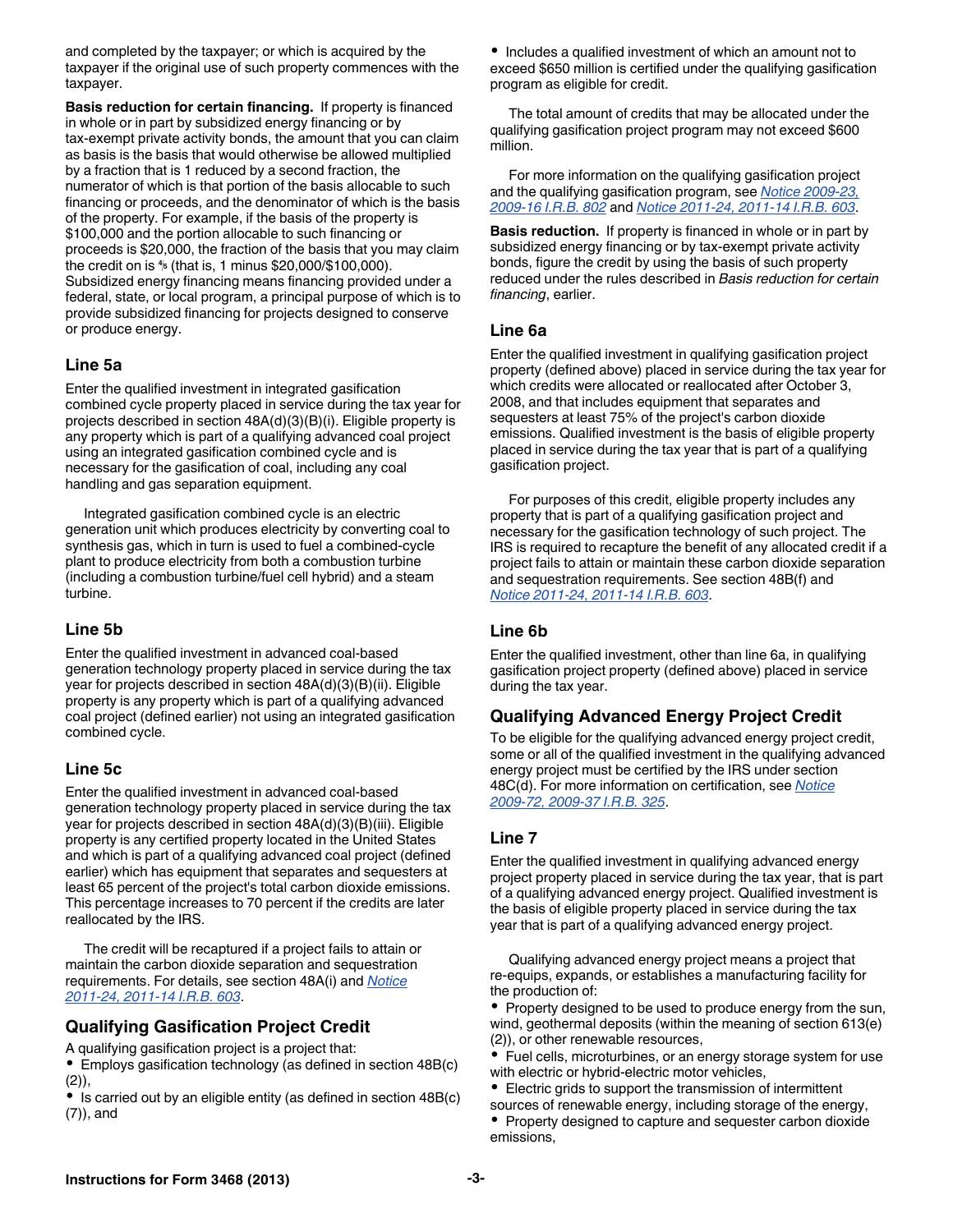Property designed to refine or blend renewable fuels or to produce energy conservation technologies (including energy-conserving lighting technologies and smart grid technologies),

New qualified plug-in electric drive motor vehicles (as defined in section 30D), qualified plug-in electric vehicles (as defined in section 30(d)), or components which are designed specifically for use with those vehicles, including electric motors, generators, and power control units, and

Other advanced energy property designed to reduce greenhouse gas emissions.

A qualifying advanced energy project does not include any portion of a project for the production of any property that is used in the refining or blending of any transportation fuel (other than renewable fuels).

**Eligible property.** Eligible property is property that is necessary for the production of property described in section  $48C(c)(1)(A)(i)$ , for which depreciation or amortization is available and is tangible personal property or other tangible property (not including a building or its structural components), but only if the property is used as an integral part of the qualifying advanced energy project.

**Transitional rule.** Enter only the basis:

Attributable to constructed, reconstruction, or erection by the taxpayer after February 17, 2009,

Of property acquired and placed in service after February 17, 2009, and

Only to the extent of the qualified investment (as determined under section 46(c) and (d) as in effect on November 4, 1990) with respect to qualified progress expenditures made after February 17, 2009.

#### **Line 8**

When using this line to figure amounts on other tax forms or worksheets, this line should be considered to be zero.

#### **Credit from Cooperatives**

#### **Line 9**

Patrons, including cooperatives that are patrons in other cooperatives, enter the unused investment credit from the qualifying advanced coal project credit, qualifying gasification project credit, or qualifying advanced energy project credit allocated from cooperatives. If you are a cooperative, see the Instructions for Form 3800, line 1a, for allocating the investment credit to your patrons.

#### **Rehabilitation Credit**

You are allowed a credit for qualified rehabilitation expenditures made for any qualified rehabilitated building. You must reduce your basis by the amount of the credit determined for the tax year.

If the adjusted basis of the building is determined in whole or in part by reference to the adjusted basis of a person other than the taxpayer, see Regulations section 1.48-12(b)(2)(viii) for additional information that must be attached.

#### **Qualified Rehabilitated Building**

To be a qualified rehabilitated building, your building must meet all five of the following requirements.

1. The building must have been placed in service (see requirement 4) prior to 1936 unless it is a certified historic structure. A certified historic structure is any building (a) listed in the National Register of Historic Places, or (b) located in a registered historic district (as defined in section 47(c)(3)(B)) and certified by the Secretary of the Interior as being of historic significance to the district. Certification requests are made through your State Historic Preservation Officer on National Park Service (NPS) Form 10-168a, Historic Preservation Certification Application. The request for certification should be made prior to physical work beginning on the building.

2. The building must be substantially rehabilitated. A building is considered substantially rehabilitated if your qualified rehabilitation expenditures during a self-selected 24-month period that ends with or within your tax year are more than the greater of \$5,000 or your adjusted basis in the building and its structural components. Figure adjusted basis on the first day of the 24-month period or the first day of your holding period, whichever is later. If you are rehabilitating the building in phases under a written architectural plan and specifications that were completed before the rehabilitation began, substitute "60-month period" for "24-month period."

If the building is in one of the designated counties or parishes in the GO Zone, Rita GO Zone, or Wilma GO Zone, the "24-month period" and "60-month period" is extended by 12 months. However, the rehabilitation must have begun, but not been completed, and the building placed in service **prior** to the following dates.

|               | <b>States</b>                          | Date               |
|---------------|----------------------------------------|--------------------|
| GO Zone       | Florida                                | August 24, 2005    |
| GO Zone       | Louisiana, Mississippi,<br>and Alabama | August 29, 2005    |
| Rita GO Zone  | Louisiana and Texas                    | September 23, 2005 |
| Wilma GO Zone | Florida                                | October 23, 2005   |

3. Depreciation must be allowable with respect to the building. Depreciation is not allowable if the building is permanently retired from service. If the building is damaged, it is not considered permanently retired from service where the taxpayer repairs and restores the building and returns it to actual service within a reasonable period of time.

For a building damaged in the GO Zone, Rita GO Zone, or Wilma GO Zone, that reasonable period is deemed to be up to 36 months, subject to the following qualifications.

The building must have been placed in service **prior to the date** as given in the table above.

The relevant 36-month period for that building **starts on the same date** as given in the table above.

Beginning no later than August 15, 2006, for GO Zone, Rita GO Zone, or Wilma GO Zone property, the taxpayer must be engaged in the repair or restoration of building, defined as:

a. Ongoing physical repairs,

b. Written contracts in place for the repair or restoration to be completed within the designated 36-month period, or

c. Active negotiation of contracts for the repair or restoration to be completed within the designated 36-month period, but only if the contracts are finalized prior to January 1, 2007.

4. The building must have been placed in service before the beginning of rehabilitation. This requirement is met if the building was placed in service by any person at any time before the rehabilitation began.

5. For a building other than a certified historic structure (a) at least 75% of the external walls must be retained with 50% or more kept in place as external walls, and (b) at least 75% of the existing internal structural framework of the building must be retained in place.

#### **Qualified Rehabilitation Expenditures**

To be qualified rehabilitation expenditures, your expenditures must meet all six of the following requirements.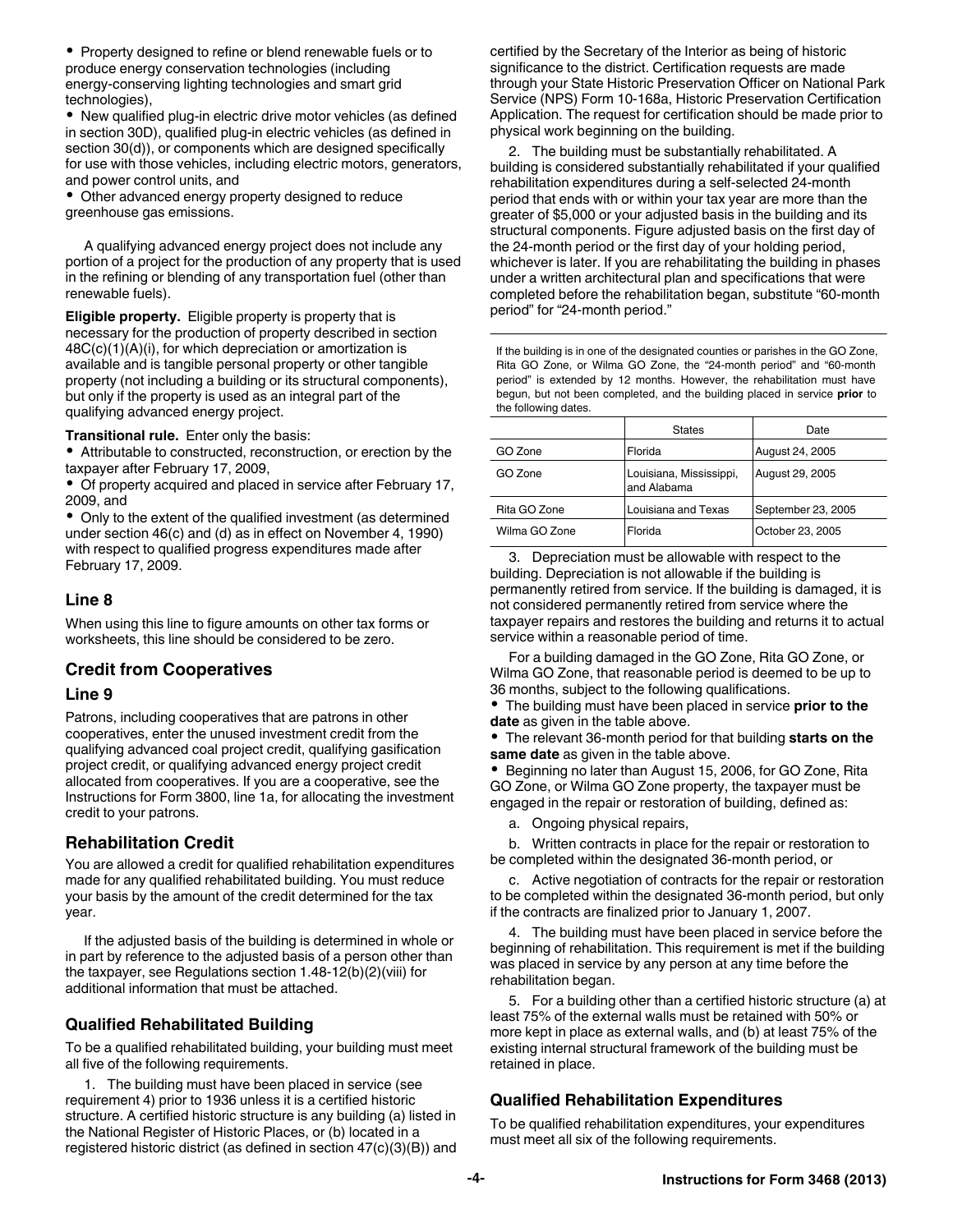1. The expenditures must be for (a) nonresidential rental property, (b) residential rental property (but only if a certified historic structure—see Regulations section 1.48-1(h)), or (c) real property that has a class life of more than 12 years.

2. The expenditures must be incurred in connection with the rehabilitation of a qualified rehabilitated building.

3. The expenditures must be capitalized and depreciated using the straight line method.

4. The expenditures cannot include the costs of acquiring or enlarging any building.

5. If the expenditures are in connection with the rehabilitation of a certified historic structure or a building in a registered historic district, the rehabilitation must be certified by the Secretary of the Interior as being consistent with the historic character of the property or district in which the property is located. This requirement does not apply to a building in a registered historic district if (a) the building is not a certified historic structure, (b) the Secretary of the Interior certifies that the building is not of historic significance to the district, and (c) if the certification in (b) occurs after the rehabilitation began, the taxpayer certifies in good faith that he or she was not aware of that certification requirement at the time the rehabilitation began.

6. The expenditures cannot include any costs allocable to the part of the property that is (or may reasonably expect to be) tax-exempt use property (as defined in section 168(h) except that "50 percent" shall be substituted for "35 percent" in paragraph (1)(B)(iii)). This exclusion does not apply for line 11d.

#### **Line 11**

For credit purposes, the expenditures are generally taken into account for the tax year in which the qualified rehabilitated building is placed in service. However, with certain exceptions, you may elect to take the expenditures into account for the tax year in which they were paid (or, for a self-rehabilitated building, when capitalized) if (a) the normal rehabilitation period for the building is at least 2 years, and (b) it is reasonable to expect that the building will be a qualified rehabilitated building when placed in service. For details, see section 47(d). To make this election, check the box on line 11a. The credit, as a percent of expenditures paid or incurred during the tax year for any qualified rehabilitated building, depends on the type of structure and its location.

**Note.** The credit is increased for qualified rehabilitated expenditures made on or after the applicable disaster date and before 2012, for qualified rehabilitated buildings or structures damaged or destroyed as a result of the severe storms, tornados, or flooding in the Midwestern disaster area. For details on the affected counties and the applicable disaster dates in the Midwestern disaster area, see Tables 1 and 2 in Publication 4492-B, Information for Affected Taxpayers in the Midwestern Disaster Areas.

| If the structure<br>is a communication            | $Located$                                                          | <b>Expenditures paid</b><br>or incurred $\ldots$ | <b>Report on</b><br>$Line \t{}$ |
|---------------------------------------------------|--------------------------------------------------------------------|--------------------------------------------------|---------------------------------|
| Other than a                                      |                                                                    | Before 2012                                      | 11e                             |
| certified historic<br>structure                   | In the GO Zone                                                     | <b>After 2011</b>                                | 11g                             |
| Other than a                                      | In the Midwestern                                                  | Before 2012                                      | 11f                             |
| certified historic<br>structure                   | disaster area                                                      | <b>After 2011</b>                                | 11q                             |
| Other than a<br>certified historic<br>structure   | Elsewhere than in<br>the GO Zone or<br>Midwestern disaster<br>area | During the<br>measuring period                   | 11g                             |
| Certified historic<br>In the GO Zone<br>structure | Before 2012                                                        | 11h                                              |                                 |
|                                                   |                                                                    | <b>After 2011</b>                                | 11j                             |
| Certified historic<br>structure                   | In the Midwestern<br>disaster area                                 | Before 2012                                      | 11 i                            |
|                                                   |                                                                    | <b>After 2011</b>                                | 11j                             |
| Certified historic<br>structure                   | Elsewhere than in<br>the GO Zone or<br>Midwestern disaster<br>area | During the<br>measuring period                   | 11j                             |

If you are claiming a credit for a certified historic structure on lines 11h, 11i, or 11j, enter the assigned NPS project number on line 11k. If the qualified rehabilitation expenditures are from an S corporation, partnership, estate, or trust, enter on line 11k the employer identification number of the pass-through entity instead of the assigned NPS project number, and skip line 11l and the instructions below.

Enter the date of the final certification of completed work received from the Secretary of the Interior on line 11l. If the final certification has not been received by the time the tax return is filed for a year in which the credit is claimed, attach a copy of the first page of NPS Form 10-168a, Historic Preservation Certification Application (Part 2—Description of Rehabilitation), with an indication that it was received by the Department of the Interior or the State Historic Preservation Officer, together with proof that the building is a certified historic structure (or that such status has been requested). After the final certification of completed work has been received, file Form 3468 with the first income tax return filed after receipt of the certification and enter the assigned NPS project number and the date of the final certification of completed work on the appropriate lines on the form. Also attach an explanation, and indicate the amount of credit claimed in prior years.

If you fail to receive final certification of completed work prior to the date that is 30 months after the date that you filed the tax return on which the credit was claimed, you must submit a written statement to the IRS stating that fact before the last day of the 30th month. You will be asked to consent to an agreement under section 6501(c)(4) extending the period of assessment for any tax relating to the time for which the credit was claimed. Mail to:

Internal Revenue Service 2970 Market Street 4-E08.141 LIH Unit - Mail Stop E-08.143 Philadelphia, PA 19104

You must retain a copy of the final certification of completed work as long as its contents may be needed for the administration of any provision of the Internal Revenue Code.

If the final certification is denied by the Department of Interior, the credit is disallowed for any tax year in which it was claimed, and you must file an amended return if necessary. See Regulations section 1.48-12(d)(7)(ii) for details.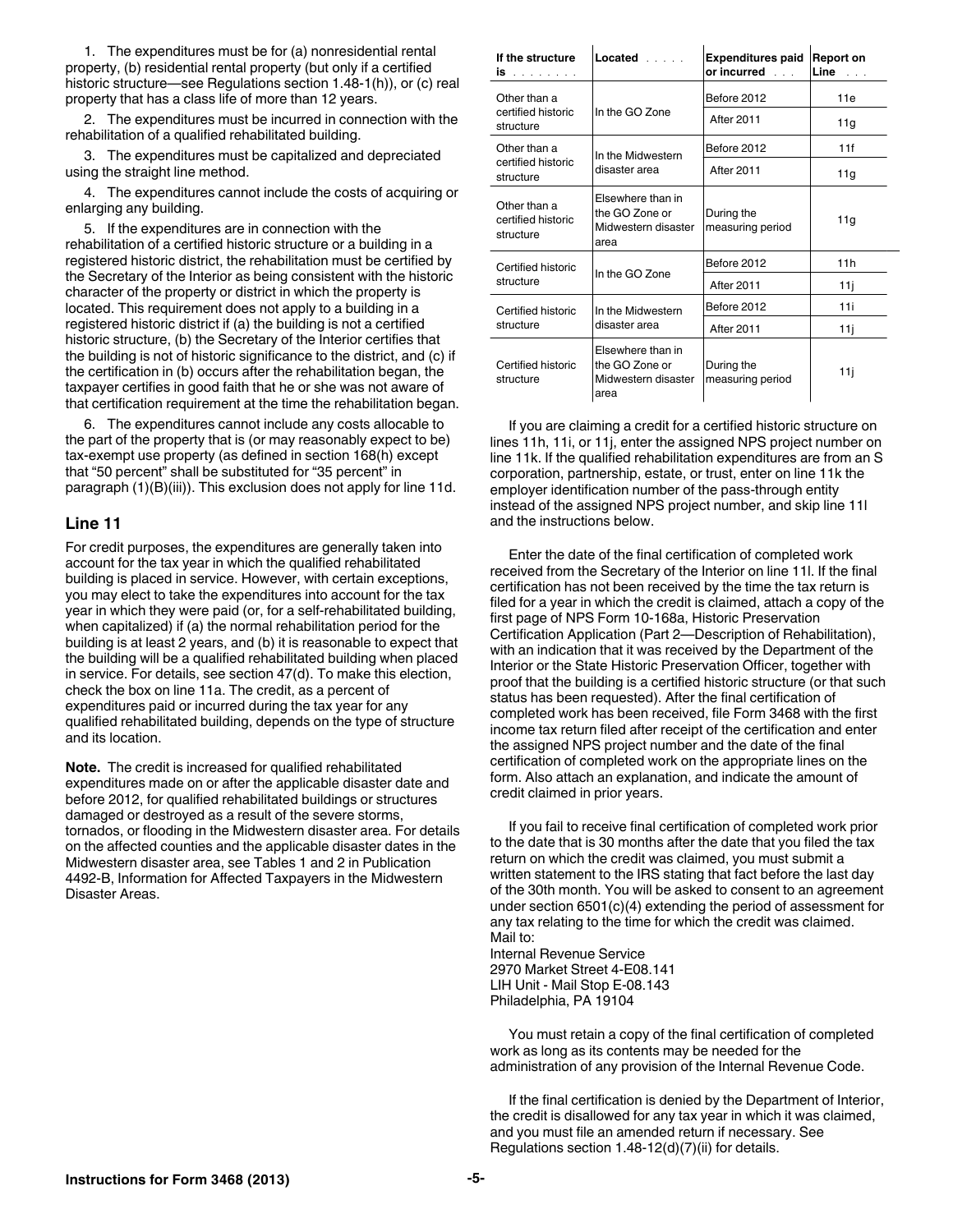## **Energy Credit**

To qualify as energy property, property must:

1. Meet the performance and quality standards, if any, that have been prescribed by regulations and are in effect at the time the property is acquired;

2. Be property for which depreciation (or amortization in lieu of depreciation) is allowable; and

3. Be property either:

a. The construction, reconstruction, or erection of which is completed by the taxpayer; or

b. Acquired by the taxpayer if the original use of such property must begin with the taxpayer.

Energy property does not include any property acquired before February 14, 2008, or to the extent of basis attributable to construction, reconstruction, or erection before February 14, 2008, that is public utility property, as defined by section 46(f)(5) (as in effect on November 4, 1990), and related regulations.

You must reduce the basis of energy property by 50% of the energy credit determined.

You must reduce the basis of energy property used for figuring the credit by any amount attributable to qualified rehabilitation expenditures.

Energy property that qualifies for a grant under section 1603 of the American Recovery and Reinvestment Tax Act of 2009 is not eligible for the energy credit for the tax year that the grant is made or any subsequent tax year.

**Basis reduction.** If energy property (acquired before January 1, 2009, or to the extent of its basis attributable to construction, reconstruction, or erection before January 1, 2009) is financed in whole or in part by subsidized energy financing or by tax-exempt private activity bonds, reduce the basis of such property under the rules described in *Basis reduction for certain financing*, earlier. For property acquired after December 31, 2008, and for basis attributable to construction, reconstruction, or erection after December 31, 2008, there is no basis reduction for property financed by subsidized energy financing or by tax-exempt private activity bonds.

#### **Line 12a**

Enter the basis of any property placed in service during the tax year that uses geothermal energy. Geothermal energy property is equipment that uses geothermal energy to produce, distribute, or use energy derived from a geothermal deposit (within the meaning of section 613(e)(2)). For electricity produced by geothermal power, equipment qualifies only up to, but not including, the electrical transmission stage.

Also enter the basis, attributable to periods before January 1, 2006, of property placed in service during the tax year that uses solar energy to:

1. Generate electricity,

2. Heat or cool (or provide hot water for use in) a structure, or

3. Provide solar process heat (but not to heat a swimming pool).

Basis is attributable to periods before January 1, 2006, if the property was acquired before January 1, 2006, or to the extent of basis attributable to construction, reconstruction, or erection by the taxpayer before January 1, 2006.

#### **Line 12b**

Enter the basis, attributable to periods after December 31, 2005, of any property using solar energy placed in service during the tax year. There are two types of property.

1. Equipment that uses solar energy to illuminate the inside of a structure using fiber-optic distributed sunlight.

- 2. Equipment that uses solar energy to:
- a. Generate electricity,

b. Heat or cool (or provide hot water for use in) a structure, or

c. Provide solar process heat (but not to heat a swimming pool).

Basis is attributable to periods after December 31, 2005, if the property was acquired after December 31, 2005, or to the extent of basis attributable to construction, reconstruction, or erection by the taxpayer after December 31, 2005.

#### **Line 12c**

Enter the basis, attributable to periods after December 31, 2005, and before October 4, 2008, of any qualified fuel cell property placed in service during the tax year.

Qualified fuel cell property is a fuel cell power plant that generates at least 0.5 kilowatt of electricity using an electrochemical process and has electricity-only generation efficiency greater than 30 percent. See section 48(c)(1) for further details.

Basis is attributable to periods after December 31, 2005, and before October 4, 2008, if the property was acquired after December 31, 2005, and before October 4, 2008, or to the extent of basis attributable to construction, reconstruction, or erection by the taxpayer after December 31, 2005, and before October 4, 2008.

#### **Line 12d**

Enter the applicable number of kilowatts of capacity attributable to the basis on line 12c.

**Transitional Rule.** The increase in the kilowatt limit from \$1,000 to \$3,000 per kilowatt applies only to:

property (other than property for which you have elected to treat expenditures as qualified progress expenditures) the construction, reconstruction, or erection of which is completed by the taxpayer after October 3, 2008, but only to the extent of the basis thereof attributable to the construction, reconstruction, or erection during such period;

property (other than property for which you have elected to treat expenditures as qualified progress expenditures) acquired and placed in service after October 3, 2008; and

property for which you have elected to treat expenditures as qualified progress expenditures but only to the extent of the qualified investment with respect to qualified progress expenditures made after October 3, 2008.

## **Line 12f**

Enter the basis, attributable to periods after October 3, 2008, of any qualified fuel cell property placed in service during the tax year.

For a definition of qualified fuel cell property, see *Line 12c*  above.

Basis is attributable to periods after October 3, 2008, if the property was acquired after October 3, 2008, or to the extent of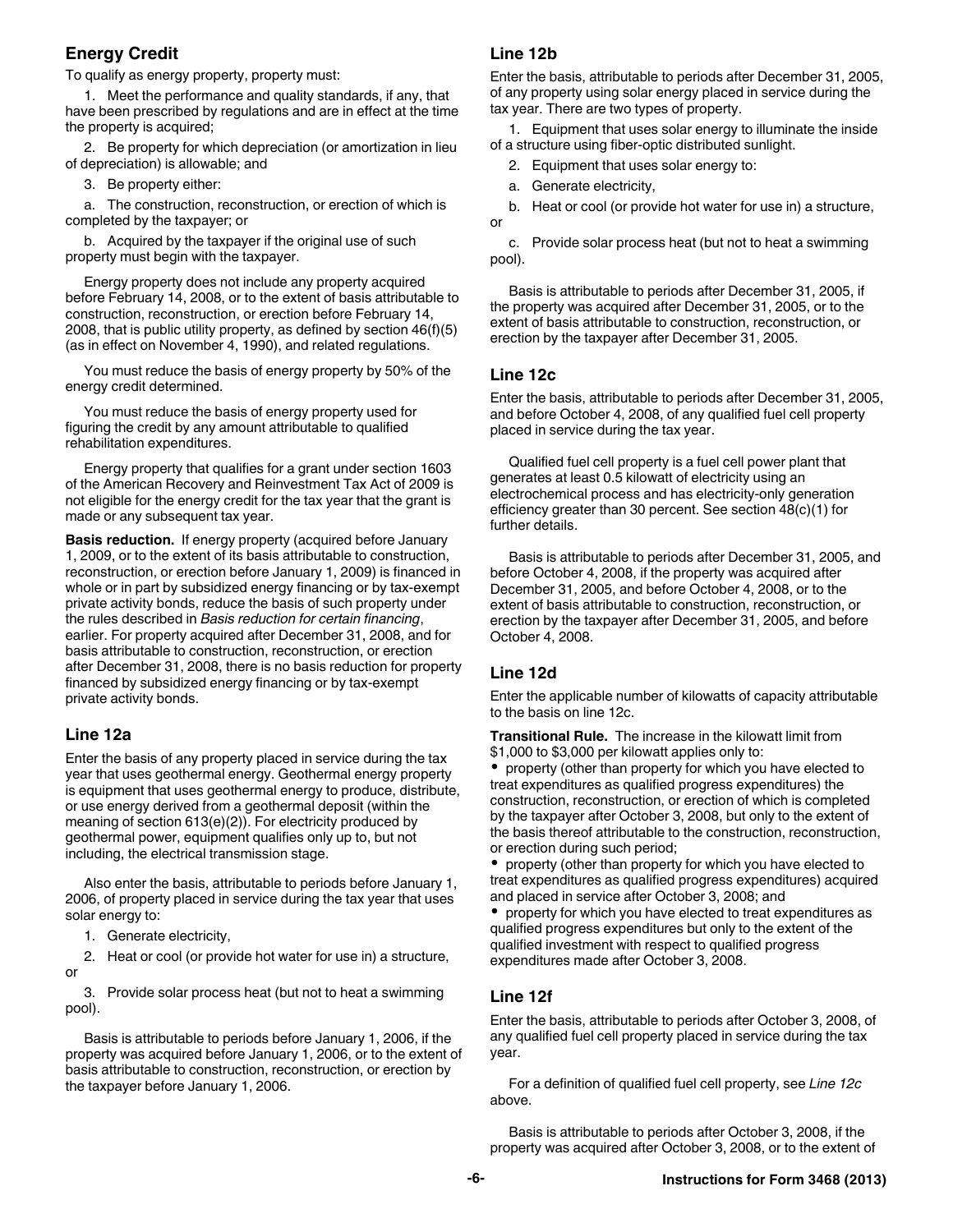basis attributable to construction, reconstruction, or erection by the taxpayer after October 3, 2008.

#### **Line 12g**

Enter the applicable number of kilowatts of capacity attributable to the basis on line 12f.

**Transitional Rule.** For transitional rules, see *Line 12d*.

#### **Line 12i**

Enter the basis, attributable to periods after December 31, 2005, of any qualified microturbine property placed in service during the tax year. Qualified microturbine property is a stationary microturbine power plant which generates less than 2,000 kilowatts and has an electricity-only generation efficiency of not less than 26 percent at International Standard Organization conditions. See section 48(c)(2) for further details.

Basis is attributable to periods after December 31, 2005, if the property was acquired after December 31, 2005, or to the extent of basis attributable to construction, reconstruction, or erection by the taxpayer after December 31, 2005.

#### **Line 12l**

Enter the basis, attributable to periods after October 3, 2008, of any qualified combined heat and power system property placed in service during the tax year. Combined heat and power system property is property that uses the same energy source for the simultaneous or sequential generation of electrical power, mechanical shaft power, or both; in combination with the generation of steam or other forms of useful thermal energy (including heating and cooling applications); the energy efficiency percentage of which exceeds 60 percent; and it produces:

At least 20 percent of its total useful energy in the form of thermal energy that is not used to produce electrical or mechanical power (or a combination thereof), and

At least 20 percent of its total useful energy in the form of electrical or mechanical power (or a combination thereof).

For details, see section 48(c)(3).

Basis is attributable to periods after October 3, 2008, if the property was acquired after October 3, 2008, or to the extent of basis attributable to construction, reconstruction, or erection by the taxpayer after October 3, 2008.

**Energy efficiency percentage.** The energy efficiency percentage of a combined heat and power system property is the fraction — the numerator of which is the total useful electrical, thermal, and mechanical power produced by the system at normal operating rates, and expected to be consumed in its normal application, and the denominator of which is the lower heating value of the fuel sources for the system. The energy efficiency percentage is determined on a Btu basis.

Combined heat and power system property does not include property used to transport the energy source to the facility or to distribute energy produced by the facility.

**Biomass systems.** Systems designed to use biomass for at least 90 percent of the energy source are eligible for a credit that is reduced in proportion to the degree to which the system fails to meet the efficiency standard. For more information, see section 48(c)(3)(D).

#### **Line 12o**

Enter the basis, attributable to periods after October 3, 2008, and before January 1, 2009, of any qualified small wind energy property placed in service during the tax year.

Qualified small wind energy property means property that uses a qualifying small wind turbine to generate electricity. For this purpose, a qualifying small wind turbine means a wind turbine which has a nameplate capacity of not more than 100 kilowatts. For details, see section 48(c)(4).

Basis is attributable to periods after October 3, 2008, and before January 1, 2009, if the property was acquired after October 3, 2008, and before January 1, 2009, or to the extent of basis attributable to construction, reconstruction, or erection by the taxpayer after October 3, 2008, and before January 1, 2009.

#### **Line 12p**

Enter the smaller of the basis you entered on line 12o or \$4,000.

#### **Line 12q**

Enter the basis, attributable to periods after December 31, 2008, of any qualified small wind energy property placed in service during the tax year. For the definition of qualified small wind energy property, see the instruction to line 12o, above.

Basis is attributable to periods after December 31, 2008, if the property was acquired after December 31, 2008, or to the extent of basis attributable to construction, reconstruction, or erection by the taxpayer after December 31, 2008.

#### **Line 12r**

Enter the basis, attributable to periods after October 3, 2008, of any geothermal heat pump system placed in service during the tax year. Geothermal heat pump systems constitute equipment which uses the ground or ground water as a thermal energy source to heat a structure or as a thermal energy sink to cool a structure. For details, see section 48(a)(3)(A)(vii).

Basis is attributable to periods after October 3, 2008, if the property was acquired after October 3, 2008, or to the extent of basis attributable to construction, reconstruction, or erection by the taxpayer after October 3, 2008.

#### **Line 12s**

Enter the basis of any qualified investment credit facility property placed in service during the tax year. Qualified investment credit facility property is property that:

• Is tangible personal property or other tangible property (not including a building or its structural components), but only if the property is used as an integral part of the qualified investment credit facility;

Is constructed, reconstructed, erected, or acquired by the taxpayer;

Depreciation or amortization is allowable; and

The original use begins with the taxpayer. See section 48(a)(5) for details.

A qualified investment credit facility is a facility that:

 $\bullet$  Is a qualified facility under section  $45(d)(1)$ , (2), (3), (4), (6), (7), (9), or (11) that is placed in service after 2008 and the construction of which begins before January 1, 2014 (See *When construction begins*, below) ;

No credit has been allowed under section 45 for that facility; and